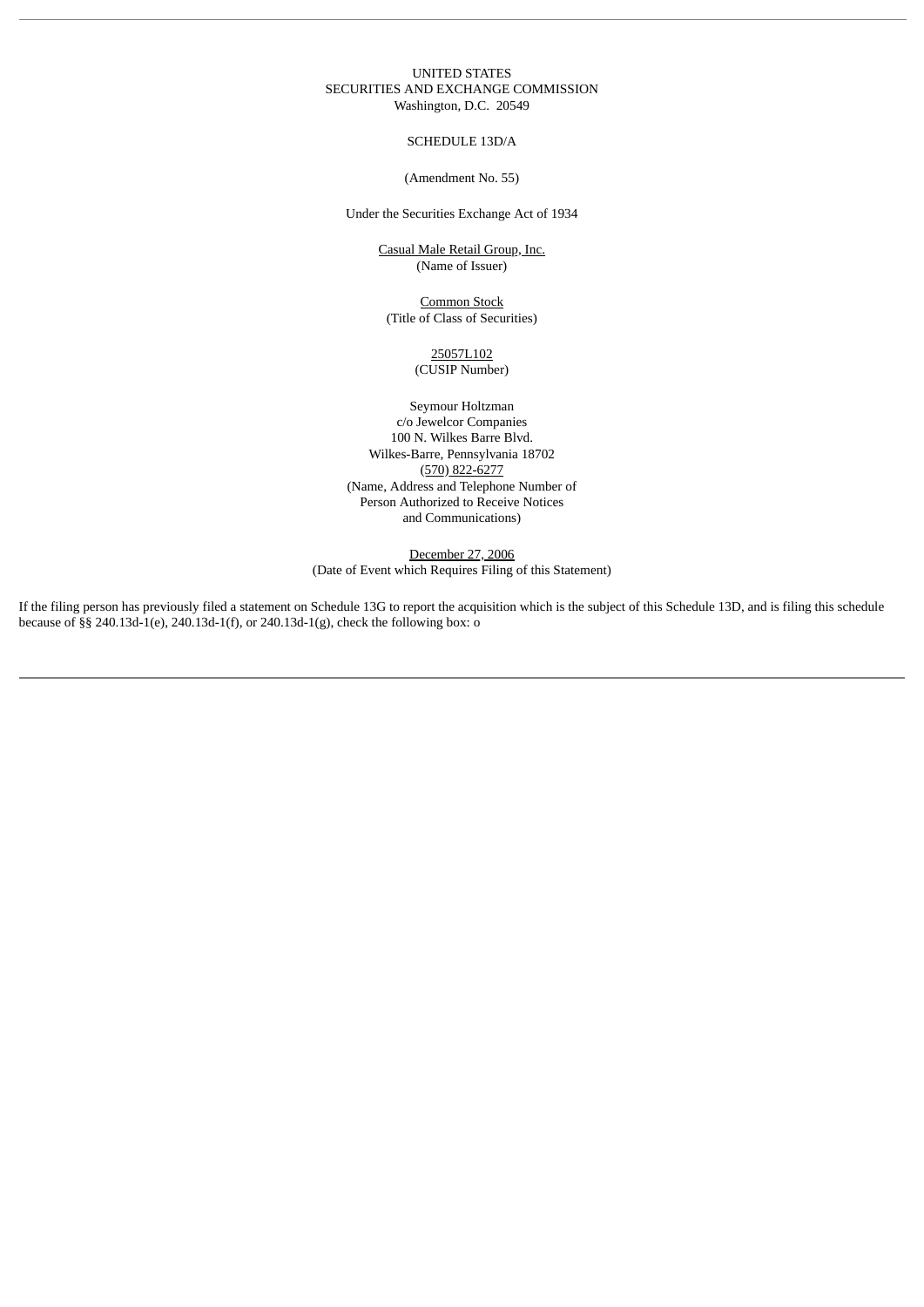| 1)                                                    | <b>NAME OF REPORTING PERSON</b><br>Jewelcor Management, Inc. | S.S. OR I.R.S. IDENTIFICATION NO. OF ABOVE PERSON                                    |     | 23-2331228 |             |
|-------------------------------------------------------|--------------------------------------------------------------|--------------------------------------------------------------------------------------|-----|------------|-------------|
| 2)                                                    |                                                              | <b>CHECK THE APPROPRIATE BOX IF A MEMBER OF A GROUP</b>                              |     | (a)        | $\mathbf 0$ |
|                                                       |                                                              |                                                                                      | (b) |            |             |
| 3)<br><b>SEC USE ONLY</b>                             |                                                              |                                                                                      |     |            |             |
| <b>SOURCE OF FUNDS</b><br>4)                          |                                                              | NA                                                                                   |     |            |             |
| 5)<br>ITEMS $2(d)$ OR $2(e)$                          |                                                              | CHECK BOX IF DISCLOSURE OF LEGAL PROCEEDINGS IS REQUIRED PURSUANT TO                 |     | 0          |             |
| 6)                                                    | Nevada                                                       | <b>CITIZENSHIP OR PLACE OF ORGANIZATION</b>                                          |     |            |             |
|                                                       | 7)                                                           | <b>SOLE VOTING POWER</b>                                                             |     |            |             |
| <b>NUMBER OF</b><br><b>SHARES</b>                     |                                                              | 147,059(1)                                                                           |     |            |             |
| <b>BENEFICIALLY</b><br><b>OWNED BY</b><br><b>EACH</b> | 8)                                                           | <b>SHARED VOTING POWER</b><br>$\boldsymbol{0}$                                       |     |            |             |
| <b>REPORTING</b><br><b>PERSON</b>                     | 9)                                                           | <b>SOLE DISPOSITIVE POWER</b><br>147,059(1)                                          |     |            |             |
| <b>WITH</b>                                           | 10)                                                          | <b>SHARED DISPOSITIVE POWER</b><br>$\Omega$                                          |     |            |             |
| 11)                                                   |                                                              | AGGREGATE AMOUNT BENEFICIALLY OWNED BY EACH REPORTING PERSON<br>147,059(1)           |     |            |             |
| 12)                                                   |                                                              | CHECK BOX IF THE AGGREGATE AMOUNT IN ROW (11) EXCLUDES CERTAIN SHARES<br>$\mathbf 0$ |     |            |             |
| 13)                                                   |                                                              | PERCENT OF CLASS REPRESENTED BY AMOUNT IN ROW (11)<br>0.43%                          |     |            |             |
| 14)                                                   | <b>TYPE OF REPORTING PERSON</b>                              | CO                                                                                   |     |            |             |

(1) Represents warrants to purchase an aggregate of 147,059 shares of Common Stock, all of which are immediately exercisable.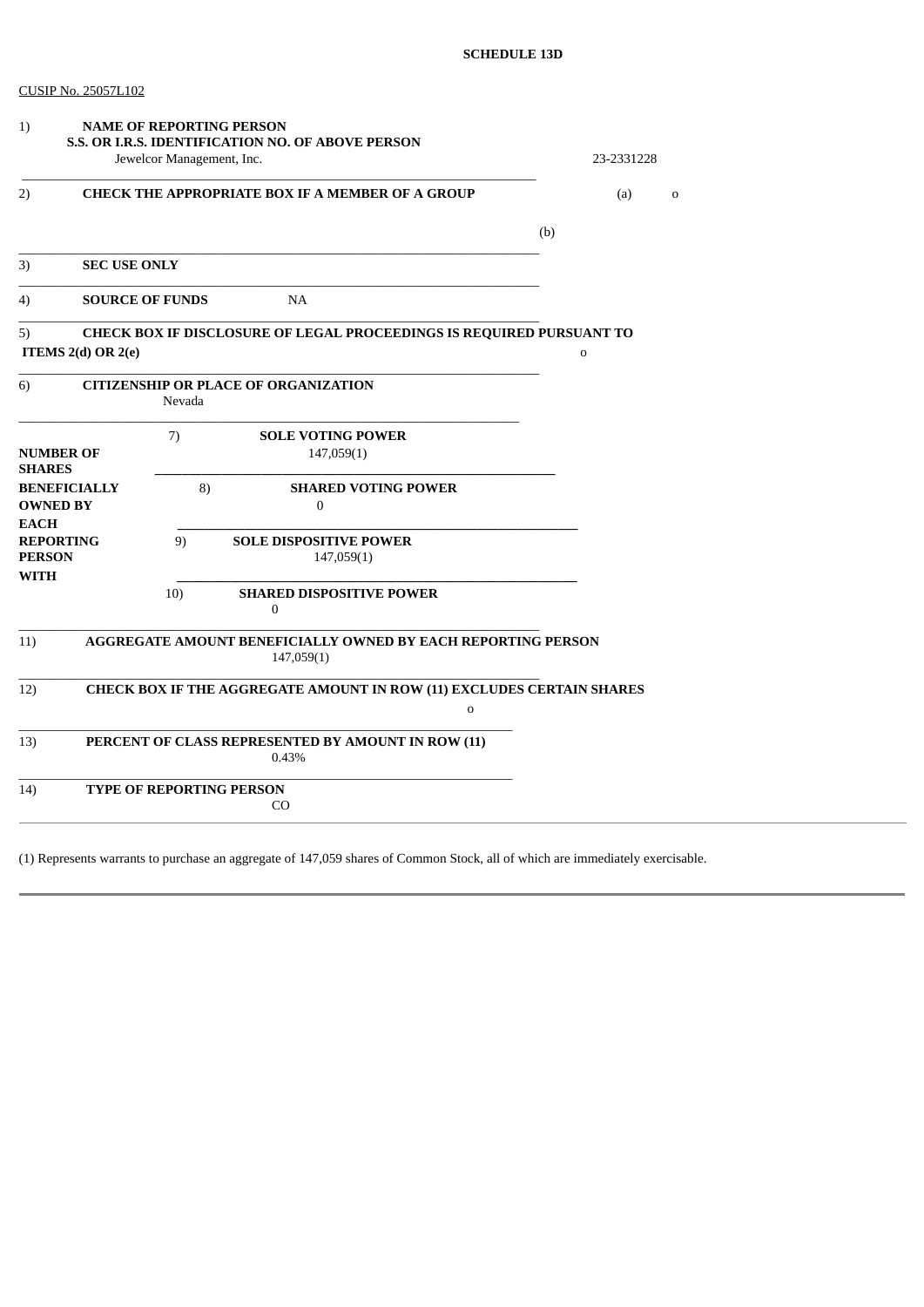#### **SCHEDULE 13D**

CUSIP No. 25057L102

| 1)<br><b>NAME OF REPORTING PERSON</b><br>S.S. OR I.R.S. IDENTIFICATION NO. OF ABOVE PERSON              |                    |
|---------------------------------------------------------------------------------------------------------|--------------------|
| Seymour Holtzman                                                                                        |                    |
| <b>CHECK THE APPROPRIATE BOX IF A MEMBER OF A GROUP</b><br>2)                                           | (a)<br>$\mathbf 0$ |
| (b)                                                                                                     |                    |
| <b>SEC USE ONLY</b><br>3)                                                                               |                    |
| PF<br><b>SOURCE OF FUNDS</b><br>4)                                                                      |                    |
| CHECK BOX IF DISCLOSURE OF LEGAL PROCEEDINGS IS REQUIRED PURSUANT TO ITEMS 2(d) OR 2(e)<br>5)           | $\mathbf 0$        |
| <b>CITIZENSHIP OR PLACE OF ORGANIZATION</b><br>6)<br><b>United States of America</b>                    |                    |
| 7)<br><b>SOLE VOTING POWER</b>                                                                          |                    |
| <b>NUMBER OF</b><br>5,620,484(1)<br><b>SHARES</b>                                                       |                    |
| <b>BENEFICIALLY</b><br>8)<br><b>SHARED VOTING POWER</b><br>$\mathbf{0}$<br><b>OWNED BY</b>              |                    |
| <b>EACH</b>                                                                                             |                    |
| <b>SOLE DISPOSITIVE POWER</b><br><b>REPORTING</b><br>9)                                                 |                    |
| <b>PERSON</b><br>5,620,484(1)                                                                           |                    |
| <b>WITH</b>                                                                                             |                    |
| 10)<br><b>SHARED DISPOSITIVE POWER</b>                                                                  |                    |
| $\mathbf{0}$                                                                                            |                    |
| 11)<br><b>AGGREGATE AMOUNT BENEFICIALLY OWNED BY EACH REPORTING PERSON</b><br>5,620,484(1) – See Item 5 |                    |
| <b>CHECK BOX IF THE AGGREGATE AMOUNT IN ROW (11) EXCLUDES CERTAIN SHARES</b><br>12)                     |                    |
| $\mathbf{o}$                                                                                            |                    |
| PERCENT OF CLASS REPRESENTED BY AMOUNT IN ROW (11)<br>13)                                               |                    |
| 16.29%                                                                                                  |                    |
| <b>TYPE OF REPORTING PERSON</b><br>14)                                                                  |                    |
| IN                                                                                                      |                    |

(1) Includes options to purchase an aggregate of 1,690,000 shares of Common Stock and warrants to purchase an aggregate of 80,000 shares of Common Stock, all of which are immediately exercisable and are directly beneficially owned by Mr. Holtzman. Also includes immediately exercisable warrants to purchase an aggregate of 147,059 shares of Common Stock, which are indirectly beneficially owned by Mr. Holtzman. Excludes options to purchase an aggregate of 160,000 shares of Common Stock, 53,333 of which become exercisable on April 24, 2007, 53,333 of which become exercisable on April 24, 2008 and 53,334 of which become exercisable on April 24, 2009.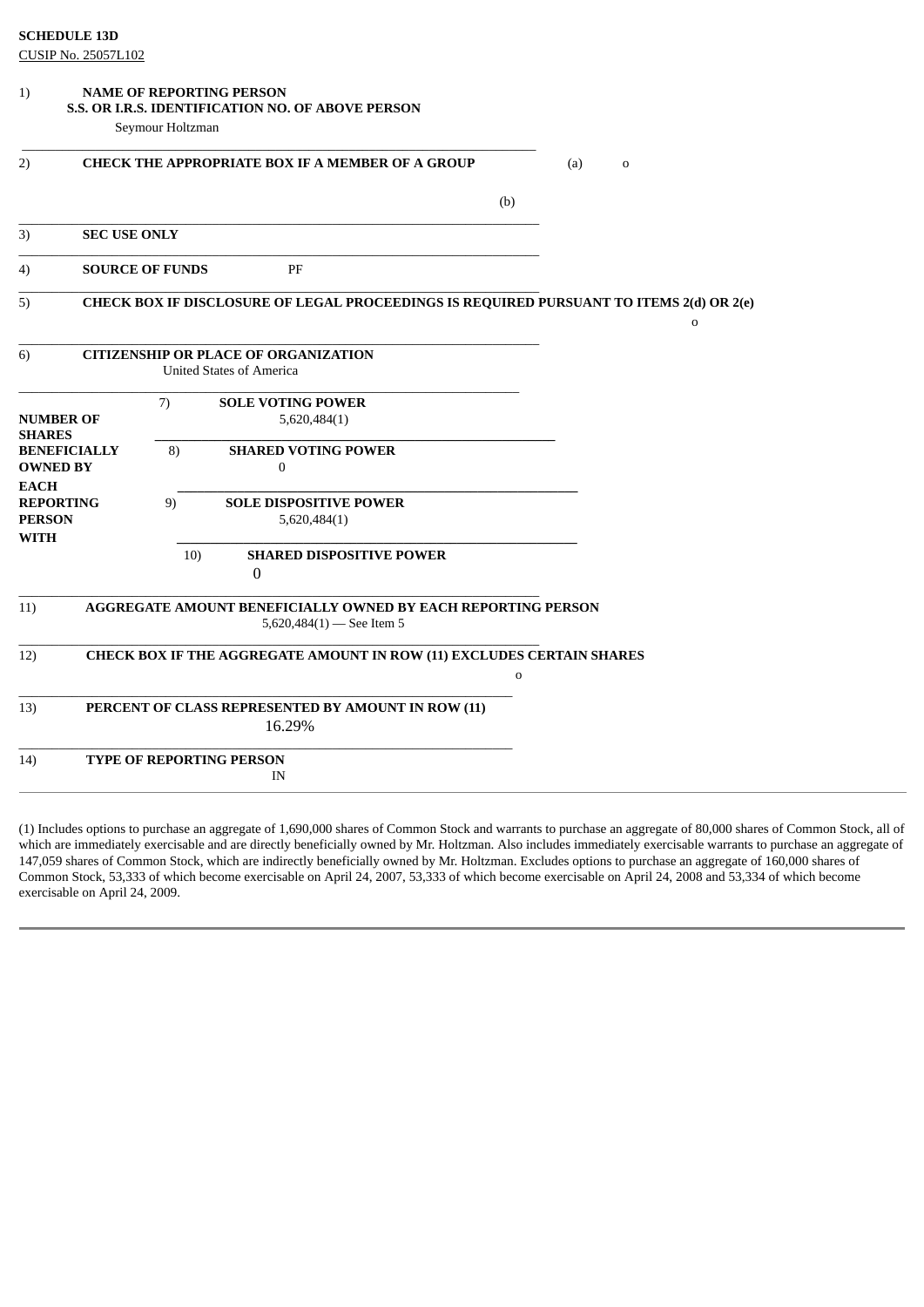CUSIP No. 25057L102

| 1)                           | <b>NAME OF REPORTING PERSON</b><br>S.S. OR I.R.S. IDENTIFICATION NO. OF ABOVE PERSON<br>Evelyn Holtzman                                                                                                          |                    |
|------------------------------|------------------------------------------------------------------------------------------------------------------------------------------------------------------------------------------------------------------|--------------------|
| 2)                           | CHECK THE APPROPRIATE BOX IF A MEMBER OF A GROUP                                                                                                                                                                 | (a)<br>$\mathbf 0$ |
|                              | (b)                                                                                                                                                                                                              |                    |
| 3)                           | <b>SEC USE ONLY</b>                                                                                                                                                                                              |                    |
| 4)                           | <b>SOURCE OF FUNDS</b><br><b>NA</b>                                                                                                                                                                              |                    |
| 5)                           | CHECK BOX IF DISCLOSURE OF LEGAL PROCEEDINGS IS REQUIRED PURSUANT TO ITEMS 2(d) OR 2(e)                                                                                                                          | $\mathbf 0$        |
| 6)                           | <b>CITIZENSHIP OR PLACE OF ORGANIZATION</b><br><b>United States of America</b>                                                                                                                                   |                    |
| <b>SHARES</b><br><b>EACH</b> | 7)<br><b>SOLE VOTING POWER</b><br><b>NUMBER OF</b><br>0<br><b>BENEFICIALLY</b><br>8)<br><b>SHARED VOTING POWER</b><br><b>OWNED BY</b><br>$\mathbf{0}$<br><b>REPORTING</b><br>9)<br><b>SOLE DISPOSITIVE POWER</b> |                    |
| <b>PERSON</b><br>WITH        | $\boldsymbol{0}$<br><b>SHARED DISPOSITIVE POWER</b><br>10)                                                                                                                                                       |                    |
| 11)<br>12)                   | $\Omega$<br><b>AGGREGATE AMOUNT BENEFICIALLY OWNED BY EACH REPORTING PERSON</b><br>$0$ - See Item 5<br>CHECK BOX IF THE AGGREGATE AMOUNT IN ROW (11) EXCLUDES CERTAIN SHARES                                     |                    |
| 13)                          | o<br>PERCENT OF CLASS REPRESENTED BY AMOUNT IN ROW (11)<br>$0\%$                                                                                                                                                 |                    |
| 14)                          | <b>TYPE OF REPORTING PERSON</b><br>IN                                                                                                                                                                            |                    |
|                              |                                                                                                                                                                                                                  |                    |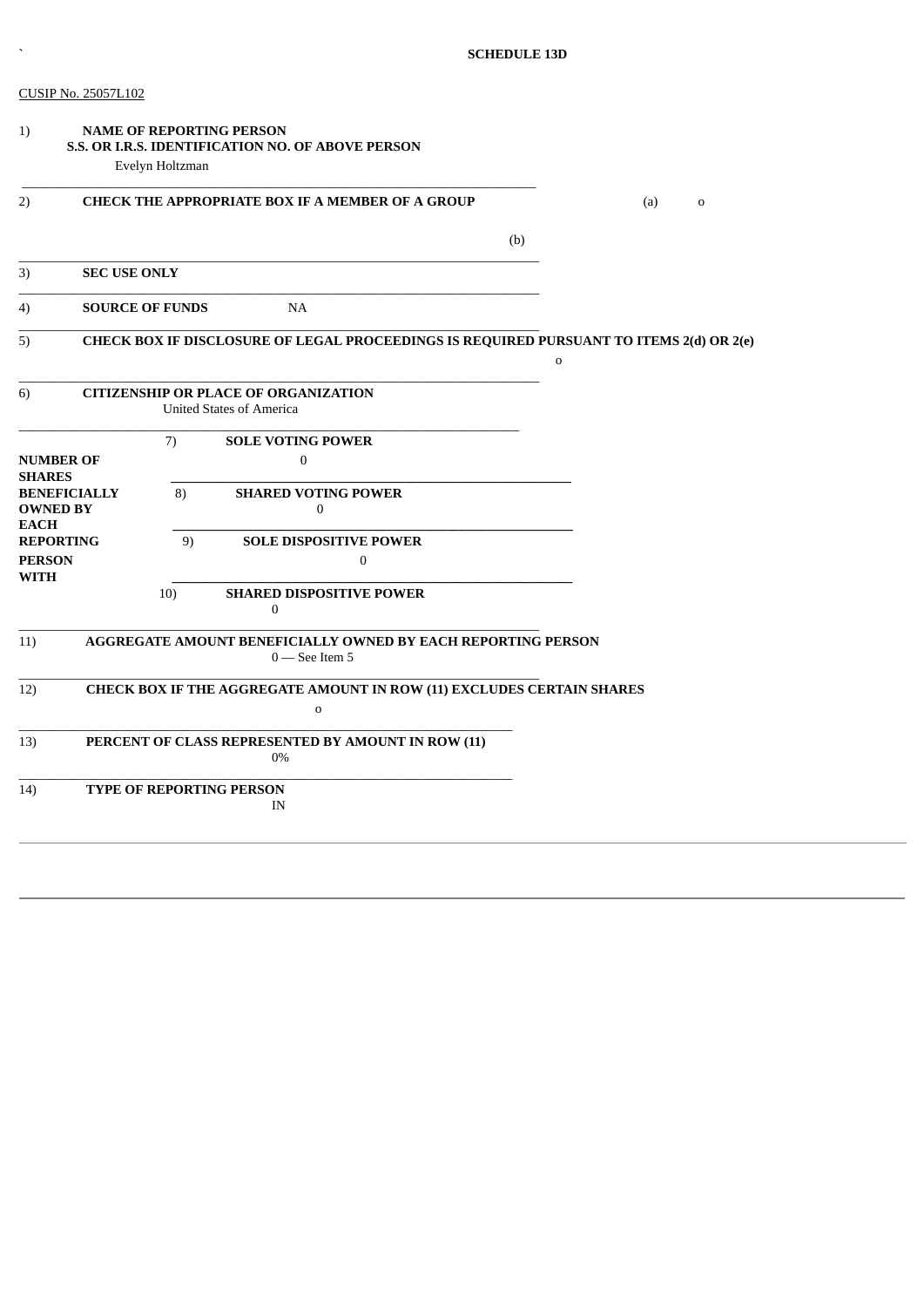CUSIP No. 25057L102

| 1)                                          | <b>NAME OF REPORTING PERSON</b><br>S.S. OR I.R.S. IDENTIFICATION NO. OF ABOVE PERSON<br>S.H. Holdings, Inc. |     |             | 23-2512788 |
|---------------------------------------------|-------------------------------------------------------------------------------------------------------------|-----|-------------|------------|
| 2)                                          | <b>CHECK THE APPROPRIATE BOX IF A MEMBER OF A GROUP</b>                                                     | (a) | $\mathbf 0$ |            |
|                                             | (b)                                                                                                         |     |             |            |
| 3)                                          | <b>SEC USE ONLY</b>                                                                                         |     |             |            |
| 4)                                          | <b>NA</b><br><b>SOURCE OF FUNDS</b>                                                                         |     |             |            |
| 5)                                          | CHECK BOX IF DISCLOSURE OF LEGAL PROCEEDINGS IS REQUIRED PURSUANT TO ITEMS 2(d) OR 2(e)<br>$\mathbf 0$      |     |             |            |
| 6)                                          | <b>CITIZENSHIP OR PLACE OF ORGANIZATION</b><br>Delaware                                                     |     |             |            |
|                                             | <b>SOLE VOTING POWER</b><br>7)                                                                              |     |             |            |
| <b>SHARES</b>                               | $\mathbf{0}$<br><b>NUMBER OF</b>                                                                            |     |             |            |
|                                             | 8)<br><b>BENEFICIALLY</b><br><b>SHARED VOTING POWER</b><br><b>OWNED BY</b><br>$\boldsymbol{0}$              |     |             |            |
| <b>EACH</b><br><b>PERSON</b><br><b>WITH</b> | 9)<br><b>REPORTING</b><br><b>SOLE DISPOSITIVE POWER</b><br>$\mathbf{0}$                                     |     |             |            |
|                                             | 10)<br><b>SHARED DISPOSITIVE POWER</b><br>$\Omega$                                                          |     |             |            |
| 11)                                         | <b>AGGREGATE AMOUNT BENEFICIALLY OWNED BY EACH REPORTING PERSON</b><br>$0$ – See Item 5                     |     |             |            |
| 12)                                         | CHECK BOX IF THE AGGREGATE AMOUNT IN ROW (11) EXCLUDES CERTAIN SHARES<br>$\mathbf{o}$                       |     |             |            |
| 13)                                         | PERCENT OF CLASS REPRESENTED BY AMOUNT IN ROW (11)<br>$0\%$                                                 |     |             |            |
| 14)                                         | <b>TYPE OF REPORTING PERSON</b><br>CO                                                                       |     |             |            |
|                                             |                                                                                                             |     |             |            |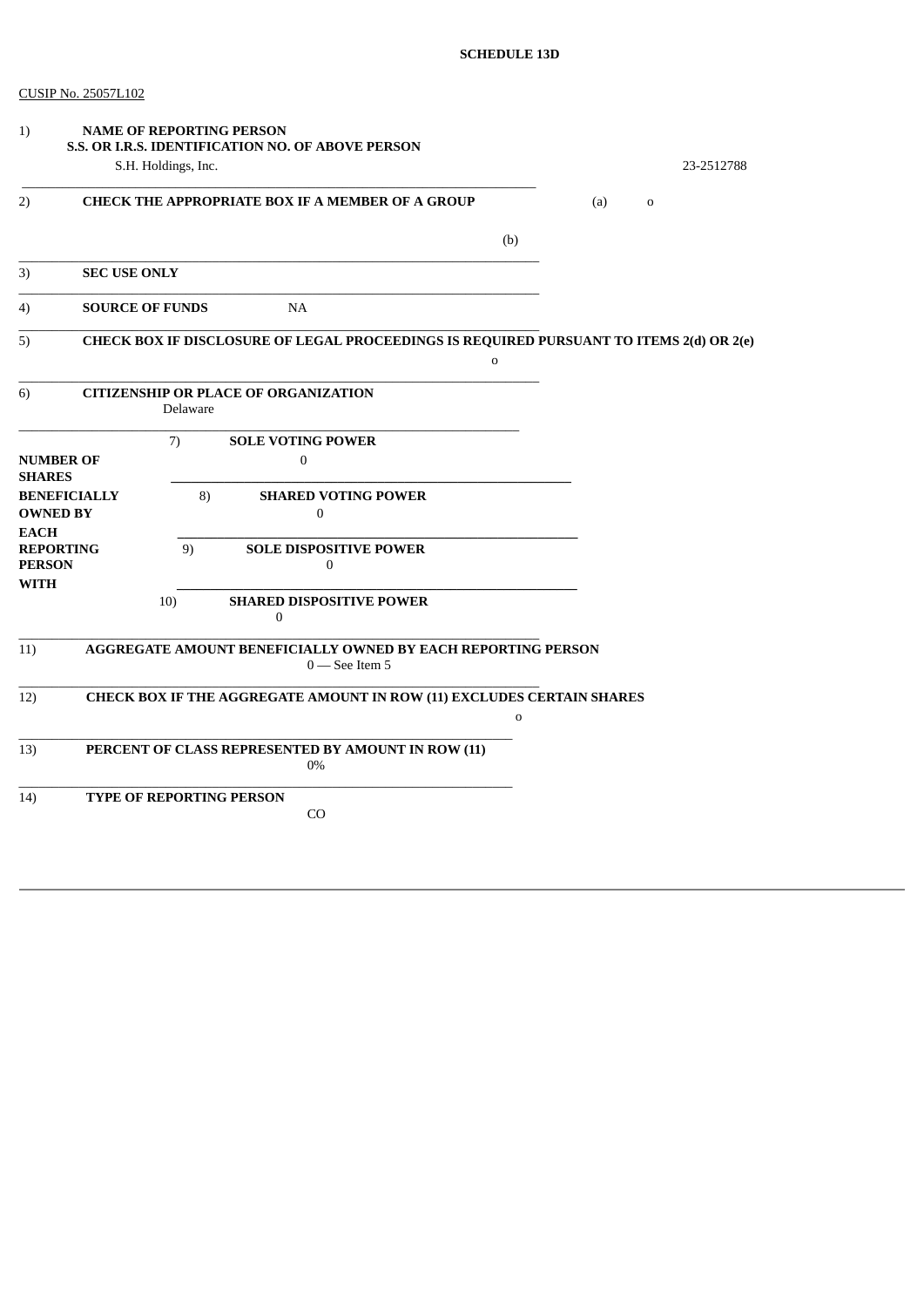CUSIP No. 25057L102

| 1)                           | <b>NAME OF REPORTING PERSON</b><br>S.S. OR I.R.S. IDENTIFICATION NO. OF ABOVE PERSON       |              |
|------------------------------|--------------------------------------------------------------------------------------------|--------------|
|                              | Jewelcor Incorporated                                                                      | 24-0858676   |
| 2)                           | CHECK THE APPROPRIATE BOX IF A MEMBER OF A GROUP                                           | (a)<br>0     |
|                              | (b)                                                                                        |              |
| 3)                           | <b>SEC USE ONLY</b>                                                                        |              |
| 4)                           | <b>NA</b><br><b>SOURCE OF FUNDS</b>                                                        |              |
| 5)                           | CHECK BOX IF DISCLOSURE OF LEGAL PROCEEDINGS IS REQUIRED PURSUANT TO ITEMS 2(d) OR 2(e)    | $\mathbf{o}$ |
| 6)                           | <b>CITIZENSHIP OR PLACE OF ORGANIZATION</b><br>Pennsylvania                                |              |
|                              | 7)<br><b>SOLE VOTING POWER</b>                                                             |              |
| <b>SHARES</b>                | $\boldsymbol{0}$<br><b>NUMBER OF</b>                                                       |              |
|                              | 8)<br><b>SHARED VOTING POWER</b><br><b>BENEFICIALLY</b><br><b>OWNED BY</b><br>$\mathbf{0}$ |              |
| <b>EACH</b><br><b>PERSON</b> | <b>REPORTING</b><br>9)<br><b>SOLE DISPOSITIVE POWER</b><br>0                               |              |
| <b>WITH</b>                  | 10)<br><b>SHARED DISPOSITIVE POWER</b><br>$\bf{0}$                                         |              |
| 11)                          | <b>AGGREGATE AMOUNT BENEFICIALLY OWNED BY EACH REPORTING PERSON</b><br>$0$ — See Item 5    |              |
| 12)                          | CHECK BOX IF THE AGGREGATE AMOUNT IN ROW (11) EXCLUDES CERTAIN SHARES<br>$\mathbf 0$       |              |
| 13)                          | PERCENT OF CLASS REPRESENTED BY AMOUNT IN ROW (11)<br>0%                                   |              |
| 14)                          | <b>TYPE OF REPORTING PERSON</b><br>CO                                                      |              |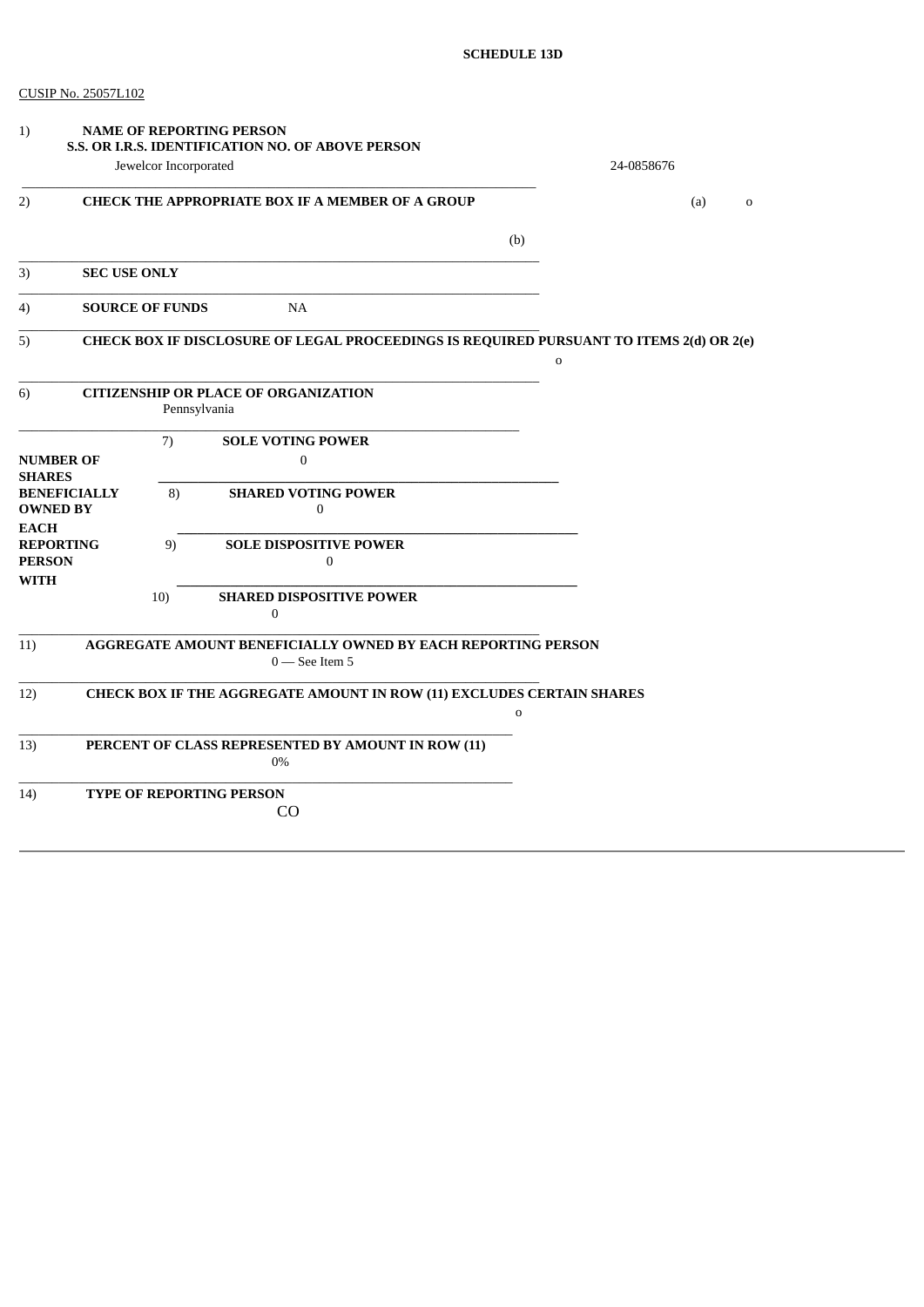This Amendment No. 55 amends and supplements the Schedule 13D, dated November 27, 1998, as amended to date (the "Schedule 13D"), originally filed with the Securities and Exchange Commission by Jewelcor Management, Inc. ("JMI") and others with respect to the common stock, \$.01 par value (the "Common Stock"), of Casual Male Retail Group, Inc., a Delaware corporation (the "Company"). The address of the principal business and principal offices of the Company is 555 Turnpike Street, Canton, Massachusetts 02021.

#### **Item 4. Purpose of Transaction**

Item 4 is hereby amended and supplemented as follows:

On April 17, 2006, Seymour and Evelyn Holtzman (collectively Holtzman) and Deutsche Bank Alex. Brown ("DB") entered into a pre-arranged stock trading plan (the "Plan") pursuant to Rule 10b5-1 under the Exchange Act. Holtzman entered into the Plan primarily for estate and tax planning purposes and also to avail themselves of the benefits of Rule 10b5-1 under the Exchange Act.

Effective December 27, 2006, the plan was amended and supplemented by the Rule 10b5-1 Amended Sales Plan Agreement (the "Amended Plan"). Pursuant to the Amended Plan, Holtzman has appointed DB to sell 900,000 shares of Common Stock, not including shares previously sold under the plan, at a price not to be below \$13.50 per share beginning December 27, 2006.

#### **Item 5. Interest in Securities of the Issuer**

Items 5(a)-(c) of the Schedule 13D are hereby amended and supplemented as follows:

As of December 29, 2006, the Reporting Entities included in this filing beneficially own an aggregate of 5,620,484 shares of Common Stock, representing approximately 16.29% of the outstanding shares of Common Stock based upon the 34,503,496 shares of Common Stock outstanding as of November 13, 2006 as reported by the Company in its Form 10-Q for the period ended October 28, 2006 filed on November 17, 2006.

As of December 29, 2006, Seymour Holtzman may be deemed to beneficially own 5,620,484 shares of Common Stock, representing an aggregate of approximately 16.29% of the outstanding shares of Common Stock. Such amount includes options to purchase an aggregate of 1,690,000 shares of Common Stock and warrants to purchase an aggregate of 80,000 shares of Common Stock, all of which are immediately exercisable and are directly beneficially owned by Mr. Holtzman. The 5,620,484 shares of Common Stock also includes currently exercisable warrants to purchase an aggregate of 147,059 shares of Common Stock, which are indirectly beneficially owned by Mr. Holtzman through JMI, an entity of which Mr. Holtzman is controlling shareholder. Mr. Holtzman's relationship with JMI is further described in Item 2 of the Schedule 13D.

As of December 29, 2006, JMI beneficially owned an aggregate of 147,059 shares of Common Stock, representing approximately 0.43% of the outstanding shares of Common Stock. JMI has sole voting and dispositive power over the shares of Common Stock beneficially owned by it.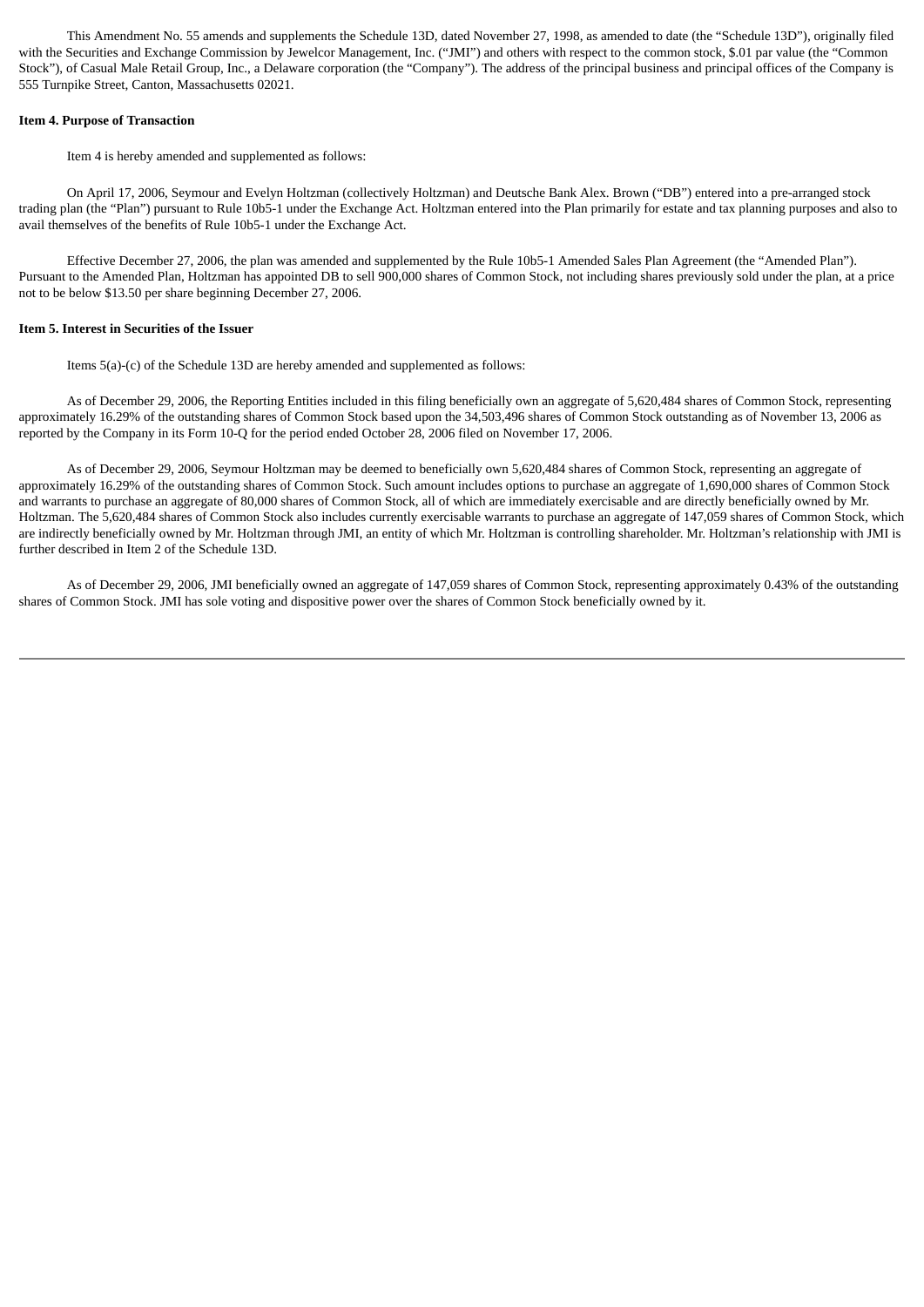In accordance with the Plan, since December 1, 2006 the Reporting Entities have disposed of Common Stock in the open market as set forth on Schedule I hereto. On December 29, 2006, 18,154 shares of Common Stock previously reported on the Schedule 13D were disposed of by gift to an irrevocable trust. Except as disclosed in this Item 5 and on Schedule I, no transactions have been effectuated by the Reporting Entities during the 60 days preceding this filing.

## **Item 7. Material to be Filed as Exhibits.**

| Exhibit 1 | Rule 10b5-1 Amended Sales Plan Agreement                            |
|-----------|---------------------------------------------------------------------|
| Exhibit 2 | Schedule A - Attachment to Rule 10b5-1 Amended Sales Plan Agreement |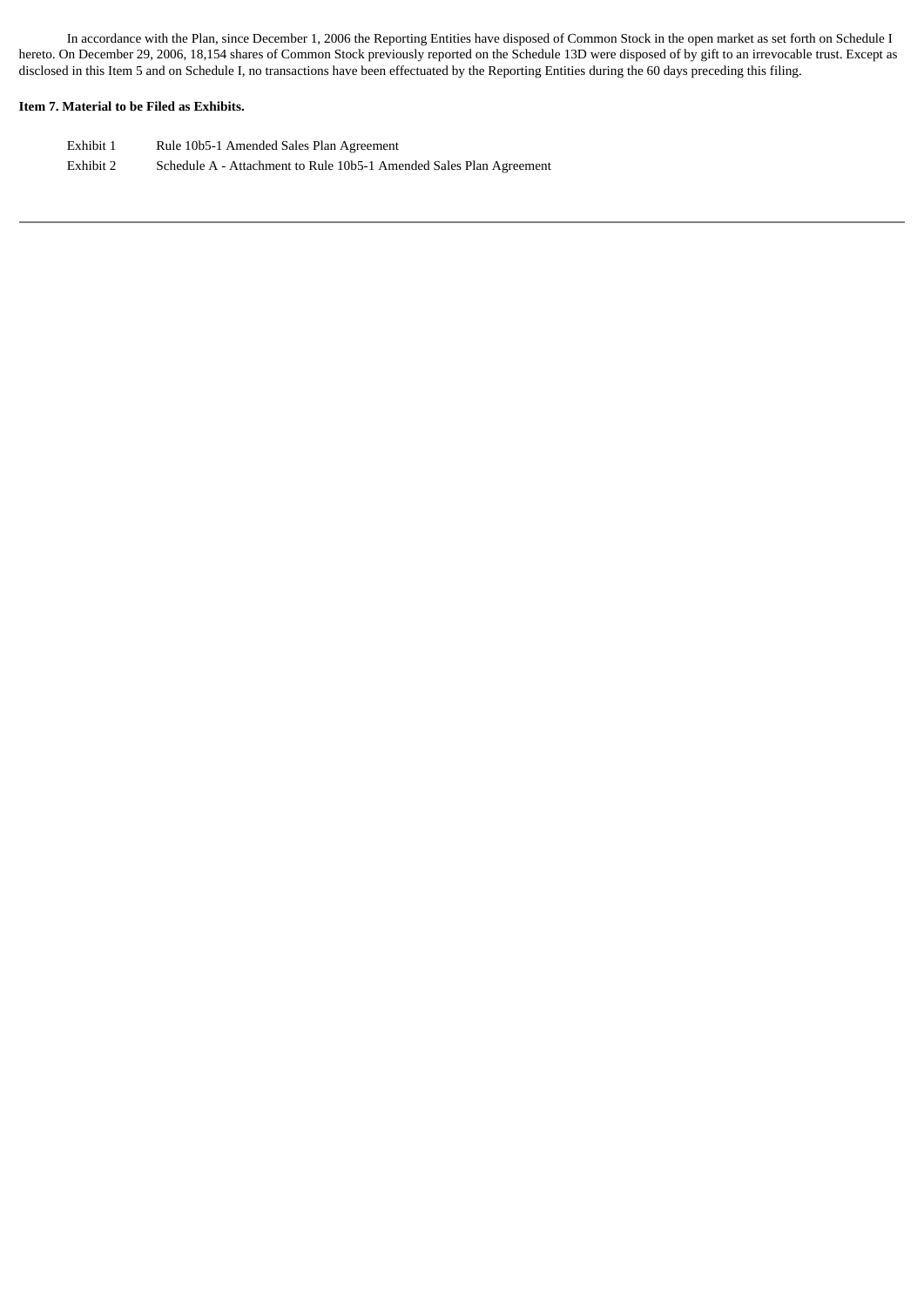### **SIGNATURES**

After reasonable inquiry and to the best knowledge and belief of the undersigned, the undersigned certify that the information set forth in this Statement is true, complete and correct.

Dated: December 29, 2006

## JEWELCOR MANAGEMENT, INC.

By:/s/ Seymour Holtzman Name: Seymour Holtzman Title: President

JEWELCOR INCORPORATED

By: /s/ Seymour Holtzman Name: Seymour Holtzman Title: President

S.H. HOLDINGS, INC.

By: /s/ Seymour Holtzman Name: Seymour Holtzman Title: President

/s/ Seymour Holtzman Seymour Holtzman

/s/ Evelyn Holtzman Evelyn Holtzman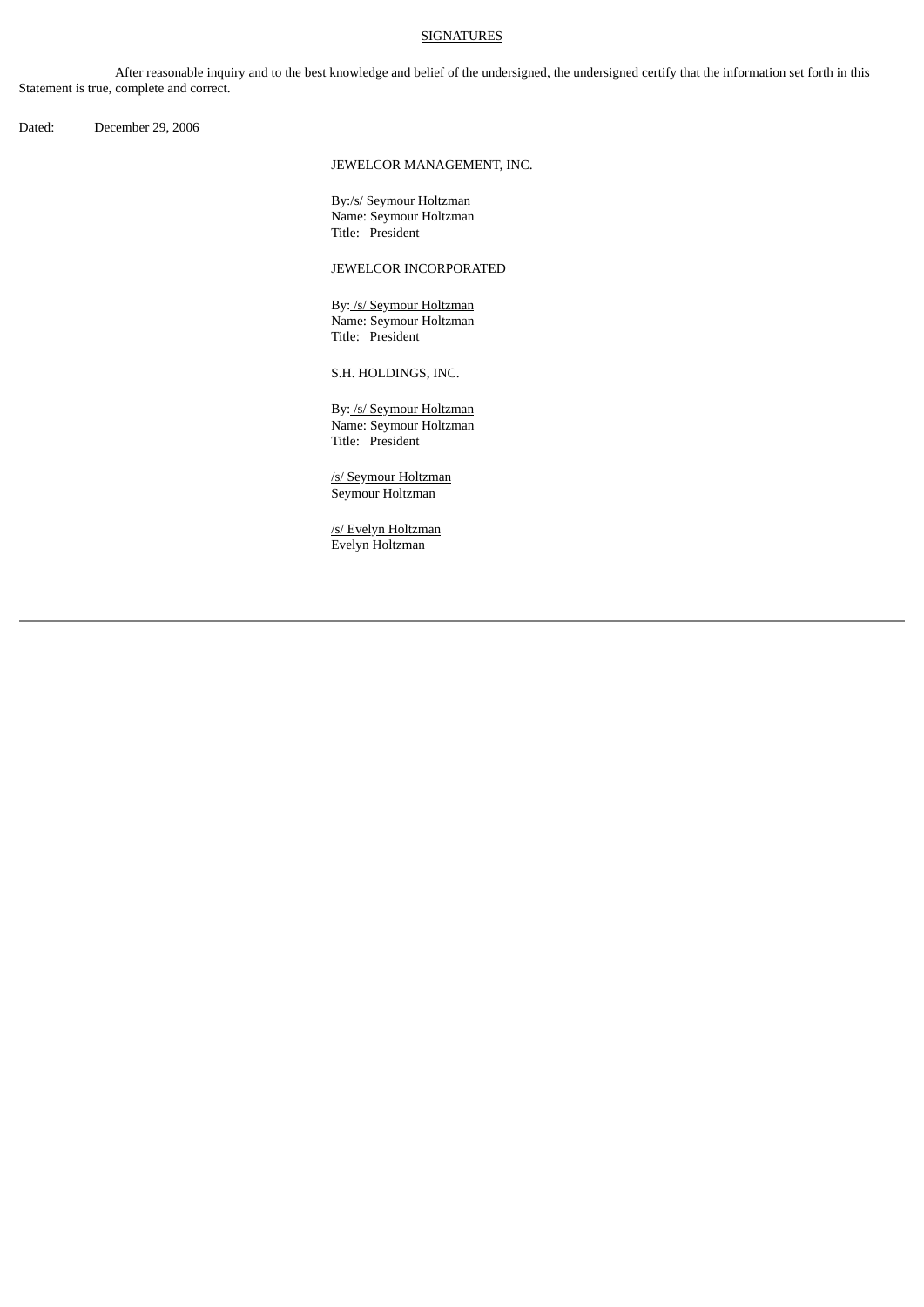# **SCHEDULE I**

This schedule sets forth information with respect to each open market sale of Common Stock which was effectuated by the Reporting Entities during the past 60 days.

| Date       | Number of Shares | Price Per Share | Trade Amount (a) |
|------------|------------------|-----------------|------------------|
|            |                  |                 |                  |
| 12/01/2006 | 7,489            | \$13.6598       | \$102,298        |
| 12/04/2006 | 14,500           | \$14.1174       | \$204,702        |
| 12/05/2006 | 17,210           | \$14.0825       | \$242,360        |
| 12/06/2006 | 8,800            | \$14,0069       | \$123,261        |
| 12/07/2006 | 30,400           | \$14.0733       | \$427,828        |
| 12/08/2006 | 17,907           | \$14.0289       | \$251,216        |
| 12/11/2006 | 40,608           | \$14.0431       | \$570,262        |
| 12/12/2006 | 5,493            | \$14,0066       | \$76,938         |
| 12/13/2006 | 12,486           | \$14.0004       | \$174,809        |
| 12/14/2006 | 42,537           | \$14.0044       | \$595,705        |
| 12/15/2006 | 4,900            | \$14.1027       | \$69,103         |
| 12/20/2006 | 13,170           | \$13.7607       | \$181,228        |
| 12/22/2006 | 8,000            | \$13.3965       | \$107,172        |
| 12/26/2006 | 10,900           | \$12.9649       | \$141,317        |

(a) Excludes commissions and other execution related costs.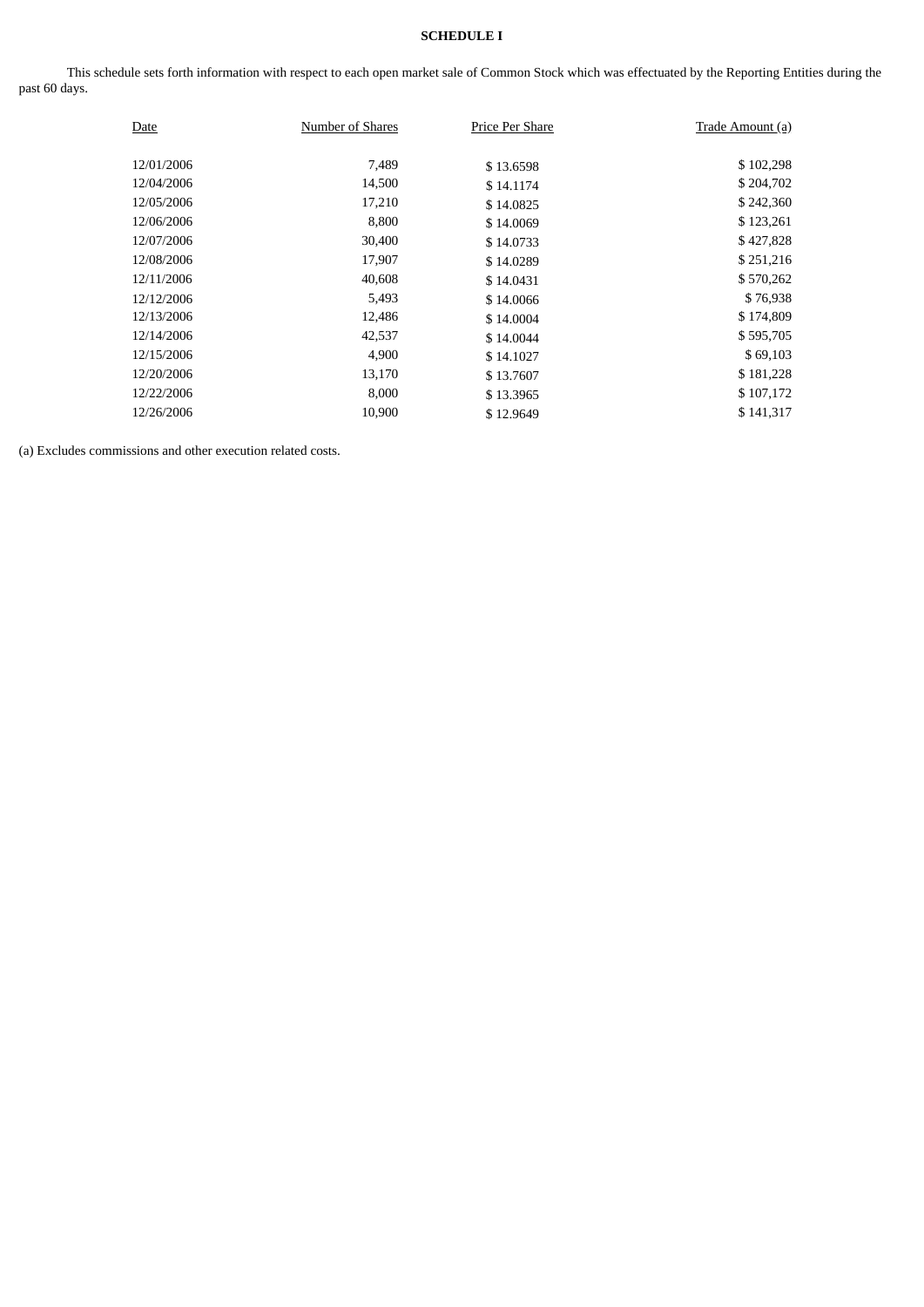## **RULE 10b5-1 AMENDED SALES PLAN AGREEMENT**

This Amended Sales Plan (the "Amended Sales Plan") is entered into on this 27th day of December, 2006 (the "Adoption Date") by and between Seymour and Evelyn Holtzman (collectively the "Seller") and Deutsche Bank Securities Inc. (hereinafter referred to as "DB Alex. Brown" or alternatively, the "Broker"), acting as agent for the Seller. This Amended Sales Plan shall supplement the Sales Plan entered into on the 17<sup>th</sup> day of April, 2006 (the "Original Sales Plan").

Section 2.1 of the Original Sales Plan shall be stricken and replaced with the following language:

2.1 Appointment; total sales Amount. Subject to the terms and conditions hereof, the Seller hereby Appoints Broker and the Broker hereby accepts such appointment, to sell 900,000 shares of Stock beginning on December 27, 2006 at a price not to be below \$13.50 per share. The 900,000 shares to be sold does not include any of the Shares sold under the Original Sales Plan.

Section 2.3(a) of the Original Sales Plan shall be stricken and replaced with the following language:

(a) During the Sales Period, Broker shall sell the number of shares of the Stock held by the Seller for the account of the Seller as set forth on Schedule A (the "Sale Amount")

Section 2.6 of the Original Sales Plan shall be stricken and replaced with the following language:

2.6 Best Execution. Broker agrees to sell Stock under this Amended Sales Plan pursuant to ordinary principles of best execution. Notwithstanding the foregoing, Seller acknowledges that Broker may not be able to sell the entire amount that is instructed to sell hereunder and that this Amended Sales Plan does not constitute a guarantee or other assurance of any kind that sales of Stock will be made at any particular price on any particular day. Additionally, Seller hereby acknowledges that although there is a minimum sales price under Exhibit "A", that Broker has discretion to use its best execution judgment and seek higher prices than the Net Limit Price set forth on Exhibit A.

Section 3.1(c) of the Original Sales Plan shall be stricken and replaced with the following language:

(c) The Forms 144 will include in the Remarks section substantially the Following: "The shares covered by this Form 144 are being sold pursuant to a Rule 10b5-1 Amended Sales Plan dated December 27<sup>th</sup>, 2006, which is intended to comply with Rule 10b5-1."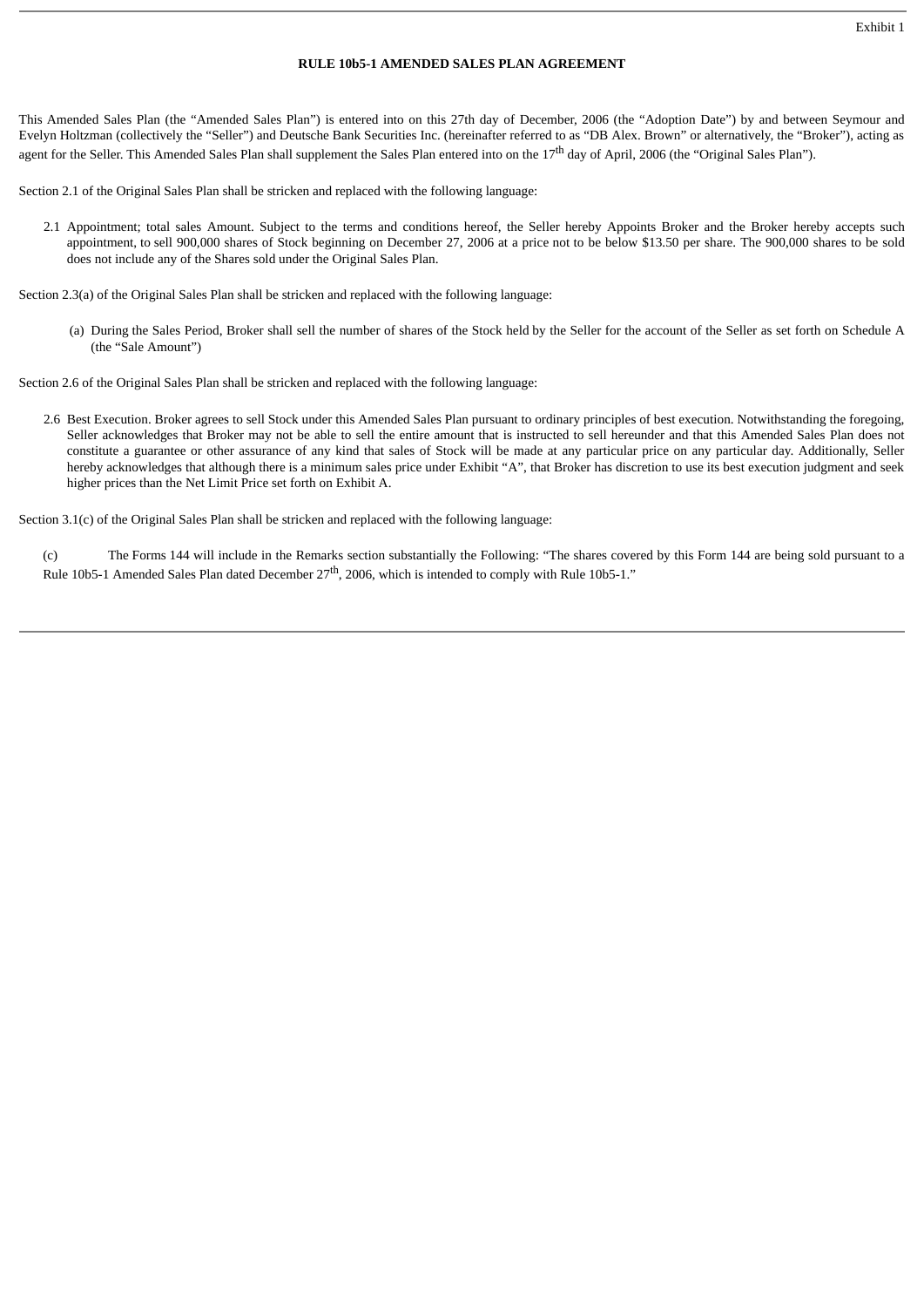Section 3.2(b) of the Original Sales Plan shall be stricken and replaced with the following language:

(b) The Forms 4 will include in the Remarks section substantially the Following: "The shares covered by this Form 4 have been sold pursuant to a Rule 10b5-1 Amended Sales Plan dated December 27<sup>th</sup>, 2006, which is intended to comply with Rule 10b5-1."

Section 4.6 of the Original Sales plan shall be stricken and replaced with the following language:

4.6 Submission to the Company. Seller has delivered a copy of the Original Sales Plan and this Amended Sales Plan to the Company. Seller hereby consents to any filings made by the Company setting forth or otherwise making publicly available the provisions of this Amended Sales Plan. The Company consents to any public disclosure by the Seller of the Provisions of the Original Sales Plan and this Amended Sales Plan.

This Instruction shall not be effective until DB Alex. Brown confirms its acceptance in writing by signing below.

**Adopted by Seller: Acknowledged by the Company:**

(company name)

By: \_\_\_\_\_\_\_\_\_\_\_\_\_\_\_\_\_\_\_\_\_\_

(title)

Seymour Holtzman (authorized signatory)

Evelyn Holtzman

**Accepted by DB Alex. Brown:**

\_\_\_\_\_\_\_\_\_\_\_\_\_\_\_\_\_\_\_\_\_\_\_\_

 $\overline{\phantom{a}}$  , where the contract of the contract of the contract of the contract of the contract of the contract of the contract of the contract of the contract of the contract of the contract of the contract of the contr

(branch manager)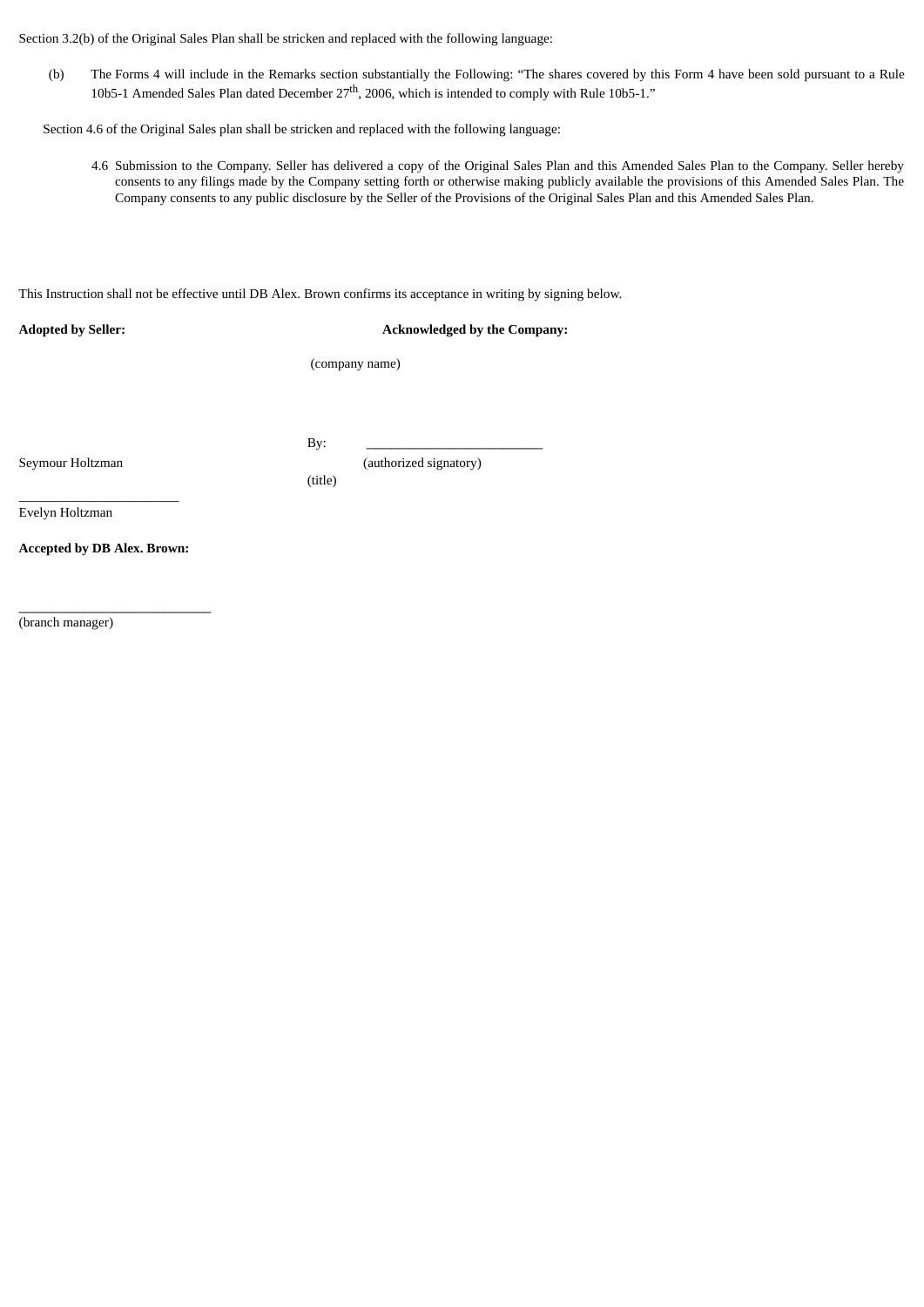## **SCHEDULE A** (Shares Owned Outright)

Name of Seller: Seymour & Evelyn Holtzman

| <b>Sale of Owned Stock</b>     |                                 |                                             |                                                         |  |
|--------------------------------|---------------------------------|---------------------------------------------|---------------------------------------------------------|--|
| Designated Sale Period<br>From | $\underline{\operatorname{To}}$ | Authorized Number of<br><b>Owned Shares</b> | Net Limit Price (\$) or "Market" Price<br>(select one): |  |
| December 27, 2006              | May 1, 2007                     | 900,000                                     | Minimum of \$13.50                                      |  |
|                                |                                 |                                             |                                                         |  |
|                                |                                 |                                             |                                                         |  |
|                                |                                 |                                             |                                                         |  |
|                                |                                 |                                             |                                                         |  |